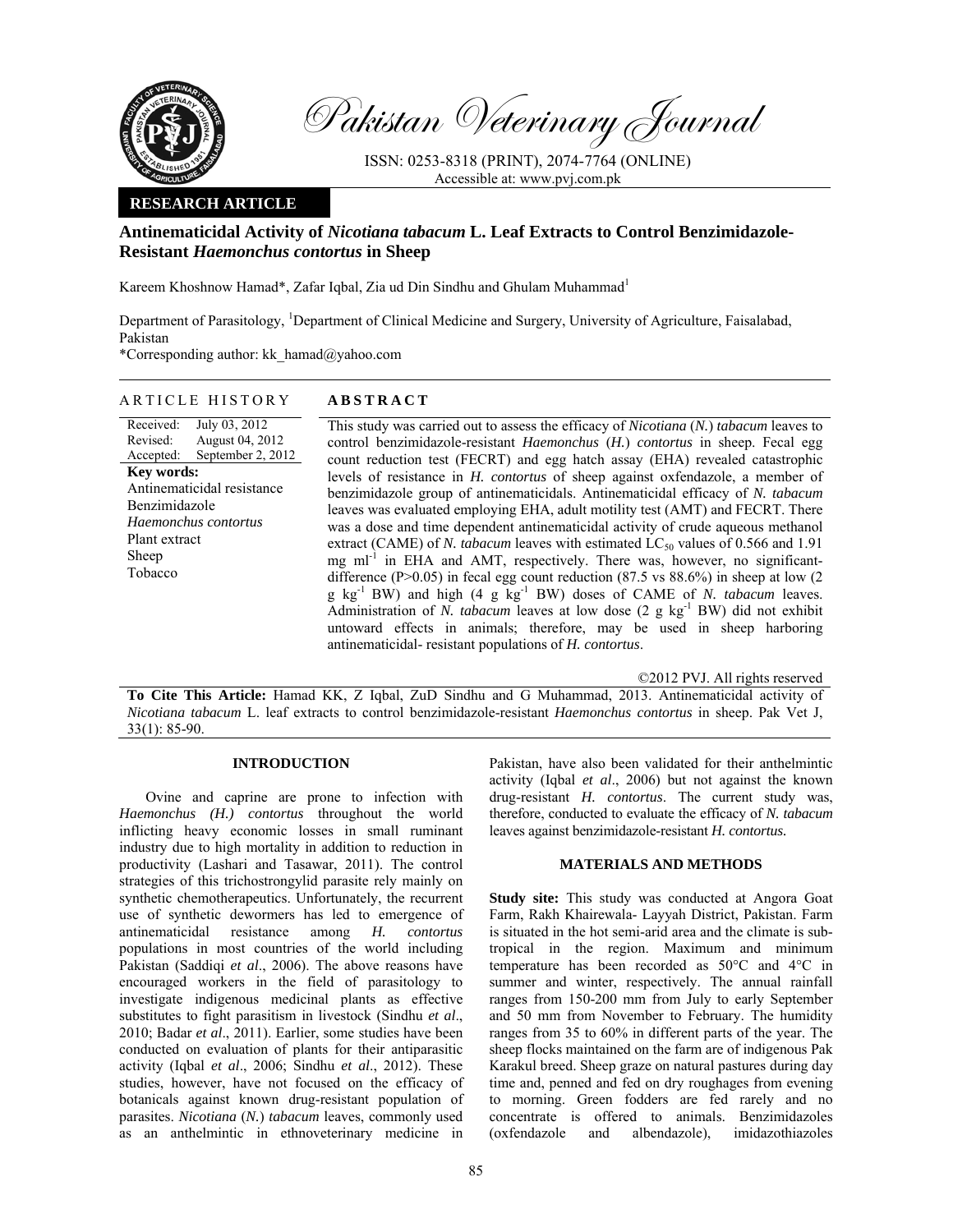(levamisole HCL) and macrocyclic lactones (ivermectin) were the most commonly used anthelmintics on the farm.

**Selection of animals for study:** Sheep (n=60) with meeting the following criteria were selected for the study: Age: 3-6 months (Coles *et al*., 1992)

Deworming history: not have been dewormed for the last 8-12 weeks (Coles *et al*., 1992)

Anemic: stage 3, 4 or 5 [FAMACHA Anemia Guide Chart (Macedo *et al*., 2010)]

Eggs per gram of feces (EPG): minimum 150 eggs (Coles *et al*., 1992)

*H. contortus* infection: >90% (Bowman *et al*., 2003)

The animals selected for the study were separated from the herd being maintained on the farm, randomly divided and tagged into the following four groups:

Group 1: Oxfendazole resistance detection group (n=15)

Group 2: *N. tabacum* low dose (2 g kg<sup>-1</sup> BW) treated group  $(n=15)$ 

Group 3: *N. tabacum* high dose (4 g kg<sup>-1</sup> BW) treated group  $(n=15)$ 

Group 4: Infected untreated group (n=15)

The experimental animals were housed separately and fed on rough fodder and did not receive any kind of other treatment during the period of trial.

#### **Procedures**

Fecal examination: Qualitative and quantitative fecal examinations of all the animals were carried out during the selection process. Fecal egg count reduction test (FECRT) was employed for detection of antinematicidal resistance and evaluation of *N. tabacum* leaves against antinematicidal-resistant *H. contortus* following standard parasitological procedures (Soulsby, 1982; Coles *et al.,* 1992).

**Coproculture:** Coprocultures were also performed to assess the contribution of different species of nematodes in overall natural helminth infections following MAFF (1986) during the selection process. Fecal samples from each group of animals were pooled and cultured in glass dishes. The cultures were incubated for seven days at  $27\pm1\degree$ C. After this period, the larvae (L3) were recovered employing Baermann apparatus. Lugol's iodine was added to the cultures and 100 larvae were counted and identified according to MAFF (1986).

#### **Antinematicidal resistance studies**

**FECRT:** Oxfendazole [2.265%; Epla Lab. (Pvt.) Ltd.] was purchased from market and tested for its purity by HPLC analysis in Central Hi-Tech Laboratory, University of Agriculture, Faisalabad (UAF), Pakistan. The animals (n=15) in group 1 were treated with oxfendazole at the recommended dose (5 mg kg<sup>-1</sup> BW); whereas, group 4 served as infected untreated control. Fecal examinations and coprocultures of the animals were carried out at day 0 (pre-treatment) and day 14 (post-treatment) as described above. Record of pre- and post oxfendazole treatment EPG and composition of nematode infections were kept. Faecal egg count reduction percentage (FECR %) was calculated by the following formula:

 $FECR\% = [1-(mean EPG treatment/mean EPG control)]$  x 100

RESO spreadsheet (CSIRO Animal Health Research Laboratory, Private Bag 1, Parkville, Vic. 3052, Australia) was used to compute the FECR data including arithmetic mean, variance of counts, FECR% and 95% confidence interval. According to Coles *et al.* (1992), resistance is developed if (i) the FECR% is less than 95% (ii) the lower limit of 95% confidence interval is less than 90% (iii) If just one of the two norms is met resistance is suspected. Any negative values calculated from faecal egg reduction percentage and lower limit of confidence interval were considered equal to zero, meaning thereby that the resistance is highly prevalent and at the catastrophic level as suggested by Gill (1996).

**EHA** was performed following the standardized protocol that was accepted by W.A.A.V.P. (Coles *et al*., 1992) to detect resistance against oxfendazole. About 10 g of faeces was taken from the pooled samples and added to a 100 ml screw-top plastic bottle containing 10-12 glass beads and 85 ml tap water. The sample bottle was capped, shaken for one minute to disperse the faecal material. The sample was placed in ice and transported to the Chemotherapy laboratory, Department of Parasitology, UAF, and stored at 20°C. Faecal samples were homogenized with a stirrer and filtrated through a 100 mesh (0.15 mm aperture). The filtrate was centrifuged using eight tubes for two minutes at 300х*g*, and supernatant was discarded. The tubes were stirred up to loosen the sediment, then saturated sodium chloride was added until a meniscus formed above the tube, a glass cover slip was put and centrifuged for 2 minutes at 130х*g*. Cover slips were removed and eggs were washed off into a conical glass centrifuge tube. The tubes were filled with water and centrifuged for 2 minutes at about 300х*g*. Water was sucked off and the eggs were resuspended in water and ultimately the number of eggs was estimated using the modified McMaster technique (Coles *et al*., 1992).

Oxfendazole (98.52% pure standard reference from Sanna Laboratories) was dissolved in 0.3% Dimethylsulfoxide (DMSO) and stock solution was prepared as  $25 \mu g$  ml<sup>-1</sup>. The stock solution was serially diluted (0.0122-25  $\mu$ g ml<sup>-1</sup>) in a 24 multiwell plate (Flow Laboratories). The control well received only 1 ml solvent  $(0.3\%$  DMSO). One ml  $(150 \text{ eggs ml}^{-1})$  of egg suspension (anaerobically stored) was added to each well including control well. There were three replicates for each concentration and control. Plate was incubated at 27°C for 48 hours and 70% relative humidity. After incubation, two drops of Lugol's iodine was added. At least 100 of the unhatched eggs (dead and embryonated) and hatched larvae were counted to calculate the hatching inhibition percentage (Coles *et al*., 1992).

The following formula was utilized for estimation of hatching inhibition  $(\%)$ :

Hatching inhibition (%) = P test/ P total  $\times 100$ 

P test: number of unhatched or embryonated eggs.

P total: number of unhatched or embryonated eggs **+**  Larvae (L1)

 $LC_{50}$  values were calculated for the eggs by probit analysis. Eggs with an  $LC_{50}$  value in excess of 0.1 µg ml<sup>-1</sup> were considered as an indication of antinematicidal (oxfendazole) resistance as proposed by Coles *et al*. (1992).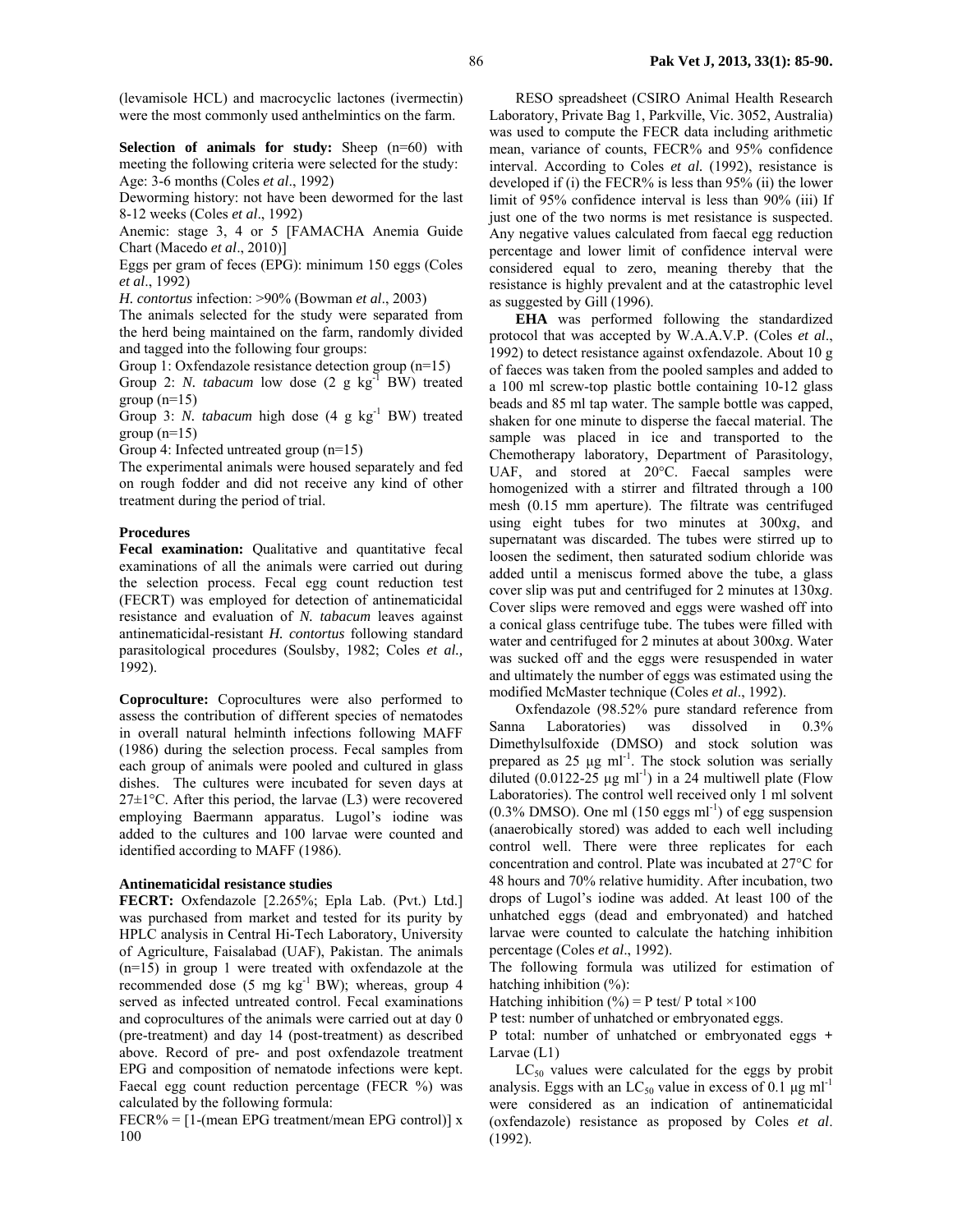**Efficacy of** *Nicotiana tabacum* **extracts against resistant** *Haemonchus contortus*

**Plant extraction:** *N. tabacum* leaves were procured from the local market of Faisalabad-Pakistan, cleaned from contaminants (like fungi, etc.) and dried. The plant leaves were pulverized finely to a powder in an electric grinding machine and kept in cellophane bags. The ground plant materials were steeped in 70% aqueous methanol (the concentration adjusted by an alcohol meter) by cold maceration at room temperature and the mixture was stirred two times daily. After three days, the filtrate was collected through a piece of porous cloth and the plant materials re-steeped again in 70% aqueous methanol. The above described process was repeated thrice. The combined filtrates were concentrated in a rotary evaporator at 40°C under reduced pressure, and for more evaporation, vacuum- oven at 40°C was also used to prepare crude aqueous-methanol extracts (CAMEs) (Gilani *et al*., 2004). These extracts were stored at 4°C until used against the parasite employing *in vivo* and *in vitro* methods. The percentage yield of extract was calculated as under:

Ratio= A/B×100

A: weight yield after extraction (g) B: dry matter weight (g)

**FECRT:** The animals (n=15) in group 3 and 4 were treated with CAME of *N. tabacum* leaves at low (2 g kg-1 BW) and high (4 g kg<sup>-1</sup> BW) doses, respectively; whereas, group 4 served as infected untreated control. Fecal examinations and coprocultures of the animals were carried out at day 0 (pre-treatment) and day 14 (posttreatment) as described above. Record of pre- and post-CAME treatment EPG and composition of nematode infections were kept. FECR % was calculated by the following formula:

 $FECR\% = [1-(mean EPG treatment/mean EPG control)]$  x 100

**EHA** was carried out to evaluate the inhibitory effects of different concentrations of the CAME on hatching of the parasite eggs. Virtually, the assay was conducted pursuant to the methodology described by Coles *et al*. (1992) with minor modifications by some researchers to be more suitable for assessment of plants (Macedo *et al*., 2010). One gram of CAME was dissolved in 10 ml of 70% acetone and this was considered as stock solution (100 mg ml<sup>-1</sup>) which was serially diluted in a  $24$ multiwell plate. The egg samples were exposed to 12 concentrations  $(100-0.048 \text{ mg ml}^{-1})$  of the CAME. For positive control,  $0.025$  mg ml<sup>-1</sup> of oxfendazole was prepared with 0.3% DMSO (solvent). The negative control well received only 1ml of 70% acetone.  $LC_{50}$  was calculated using probit analysis. The other steps were same as followed in studies on antinematicidal resistance.

**Adult motility test (AMT)** was employed with minor modifications to determine the impact of the plant extracts on the viability of live adult resistant *H. contortus* in sheep (Singh *et al*., 1985). The mature worms of either sex were collected from the abomasa of two experimental animals slaughtered at the end of the experiment. The recovered worms were washed and suspended in PBS. Acetone (70%) and PBS (50:50 v/v) were used to dissolve the CAME. The stock solution  $(100 \text{ mg ml}^{-1})$  was serially

diluted (two-fold serial dilution) in PBS to prepare various concentrations  $(100-0.048 \text{ mg ml}^{-1})$  in a 24-well flatbottomed titration plate. The positive control received 25  $\mu$ g ml<sup> $-1$ </sup> of closantel dissolved in PBS, whilst the negative control well contained 1 ml of 70% acetone and 1 ml of PBS. The experiment was done at room temperature (25- 30°C). Ten live worms were added to each well containing CAME and, positive and negative control. The worms were observed on 0, 2, 4, 6, 8, 10 and 24 hours for their motility, mortality and paralysis. There were three replicates for each concentration.

**Statistical analysis:** The data obtained from different experiments were analyzed statistically using RESO Computer Programme for detection of resistance among the parasite populations after performing FECRT (Coles *et al*., 1992). Probit analysis was utilized for calculation of  $LC_{50}$  (Hubert and Kerboeuf, 1992). Completely randomized design (CRD) was applied for detection of resistance against oxfendazole through performing EHA and for evaluation of the ovicidal activity of *N. tabacum*. For analyzing the data procured from FECRT, Tukey's test was applied and F-values were calculated. To compare between low dose and high dose of the used plant, t- test was applied. Analysis of data collected from AMT, 3- factor (time, concentration, death) CRD was applied. Significant differences among various means were determined using Tukey's test at 5% level of significance.

#### **RESULTS**

**Composition of natural nematode infections in experimental animals:** The animals included in the experiment were predominantly infected with *H. contortus*; however, other nematode species were: *Chabertia* spp., *Trichostrongylus* spp., *Teladorsagia* spp., and *Oesophagostomum* spp. Coproculture revealed *H. contortus* as the major contributor to the EPG (>90%) of the experimental groups of animals (Table 1).

#### **Resistance studies**

**Coproculture:** As evident from the results of pretreatment coproculture of pooled faecal samples of all animals, the oxfendazole and control groups had 96 and 93% *H. contortus* infection respectively, whilst infection with the other species of nematodes was 4 and 7% for oxfendazole and control groups, respectively (Table 1). Post-treatment (day 14), the oxfendazole and control groups had 97 and 95% *H. contortus* infection respectively, whilst infection with the other species of nematodes was 3 and 5% for oxfendazole and control groups, respectively.

**FECRT:** Mean EPG reduction and FECR% on day 14 post-treatment with oxfendazole based on calculations using RESO programme were 1543±413.27 SE (control mean EPG=987±364.26 SE) and -56 respectively. The calculated lower confidence interval 95% was -311. The data had indicated that the resistance was at catastrophic level in the farm.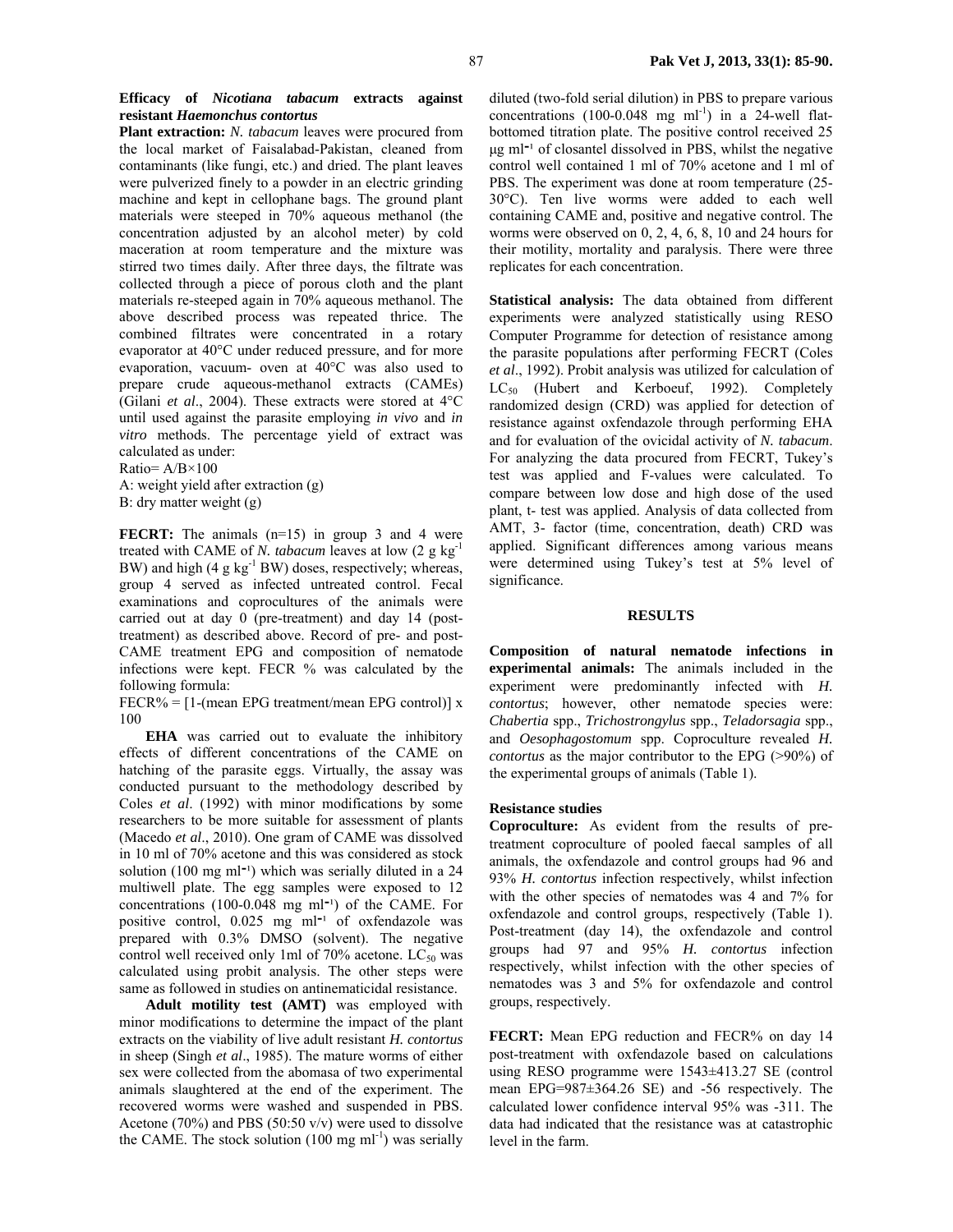**Table 1:** Pre-treatment composition of nematode infection in the animals selected for the study based on pooled faecal samples

| Groups                  | <b>Haemonchus</b>  | $L3$ $(\%)$ of other |  |
|-------------------------|--------------------|----------------------|--|
|                         | contortus $L3$ (%) | nematodes            |  |
| Oxfendazole             | 96                 |                      |  |
| Nicotiana tabacum (L.D) | 97                 |                      |  |
| Nicotiana tabacum (H.D) | 95                 |                      |  |
| Control                 | 93                 |                      |  |
| $-$<br>$\sim$           | _________<br>.     | $\cdots$<br>.        |  |

L.D= Low dose  $(2 g kg<sup>-1</sup> BW)$ ; H.D= High dose  $(4 g kg<sup>-1</sup> BW)$ .

**Table 2:** Mean±SE EPG reduction and mean FECR% in animals on day 10-14 post-treatment with CAME of *Nicotiana tabacum* plus comparison between effects of low and high doses of the plant extracts on the mean of egg reduction

| <b>Tests</b>                       | Low dose             | High dose          |                | t-value Probability |  |  |
|------------------------------------|----------------------|--------------------|----------------|---------------------|--|--|
| Mean EPG<br>reduction              | $123.33 \pm 77.90$   | $113.33 \pm 66.09$ | $0.10^{N5*}$   | 0.923               |  |  |
| Mean FECR%                         | 87.5                 | 88.6               | $\blacksquare$ | $\blacksquare$      |  |  |
| Control                            | Mean EPG= 987±364.26 |                    |                |                     |  |  |
| $NS^*$ = Non-significant (P>0.05). |                      |                    |                |                     |  |  |

Table 3: Calculated LC<sub>50</sub> value for adulticidal activity of Nicotiana *tabacum* after performing adult motility test

| Hours          | $LC_{50}$ (mg ml <sup>-1</sup> ) | 95% CI |                          |
|----------------|----------------------------------|--------|--------------------------|
|                |                                  | Lower  | Upper                    |
| 0              |                                  |        |                          |
| $\overline{2}$ | 32.68                            | 19.24  | 66.97                    |
| 4              | 8.24                             | 5.09   | 14.55                    |
| 6              | 1.91                             | 0.83   | 1.70                     |
| 8              | 0.47                             | 0.31   | 0.68                     |
| 10             | 0.20                             | 0.12   | 0.28                     |
| 24             |                                  |        | $\overline{\phantom{0}}$ |

 $CI = Confidence interval$ ; 0 hr = All the worms were alive; 24 hr = All the worms were dead

**Antinematicidal activity of** *N. tabacum* **leaves against resistant** *H. contortus***:** The yield of CAME from *N. tabacum* was 1.95%. Post-treatment coproculture of pooled faecal samples of all the animals included in low and high dose groups of *N. tabacum* has revealed very poor recovery of *H. contortus* and other nematode larvae (L3). In the control group, the percentage of *H. contortus*  L3 was 95%, whilst recovered L3 for other nematodes was 5%.

**FECRT:** The results of antinematicidal activity of *N. tabacum* CAME (low and high doses) against oxfendazole-resistant *H. contortus* populations in the experimental animals naturally infected with the predominant parasite (>90%) in addition to the comparison between effects of low and high doses of the plant extracts on the mean of egg reduction is statistically analyzed in Table 2. The calculated t-value of egg reduction mean was less than table t-value which signifies non-significant difference between low and high doses and both doses were similarly effective.

As evident from the results of coproculture after treatment, the two groups exposed to effective *N. tabacum* extracts (FECR% >80), very few larvae of *H. contortus*  and larvae of other nematodes were recovered.

**EHA:** The procured data from analysis of variance (ANOVA) of EHA concerning ovicidal activity of different concentrations of *N. tabacum* CAME in addition to calculation of the mean $\pm$ SE of hatching inhibition  $(\%)$ confirmed different effects of different concentrations (dose-dependent ovicidal activity) which is shown in Fig. 2. The calculated mean square was 3159.03 which denotes highly significant (P>0.01). The estimated  $LC_{50}$  was 0.566 mg ml<sup>-1</sup> (range 0.496-0.642).

**AMT:** According to the data obtained from the adulticidal activity of *N. tabacum* CAME using AMT and calculated F-value from ANOVA table, there was significant difference (P<0.01) between the three factors (time, concentration and mortality). The mean mortality, after exposure of live resistant *H. contortus* to different concentrations of the plant extracts, was determined every two hours. The data are expressed in Fig. 3. The  $LC_{50}$ values at different hours are calculated (Table 3).



**Fig. 1:** Correlation between effects of different concentrations of oxfendazole and hatching inhibition (%) through performing egg hatch assay (Oxf= Oxfendazole).



**Fig. 2:** Correlation between the effects of different concentrations of *Nicotiana tabacum* CAME and egg hatching inhibition (%).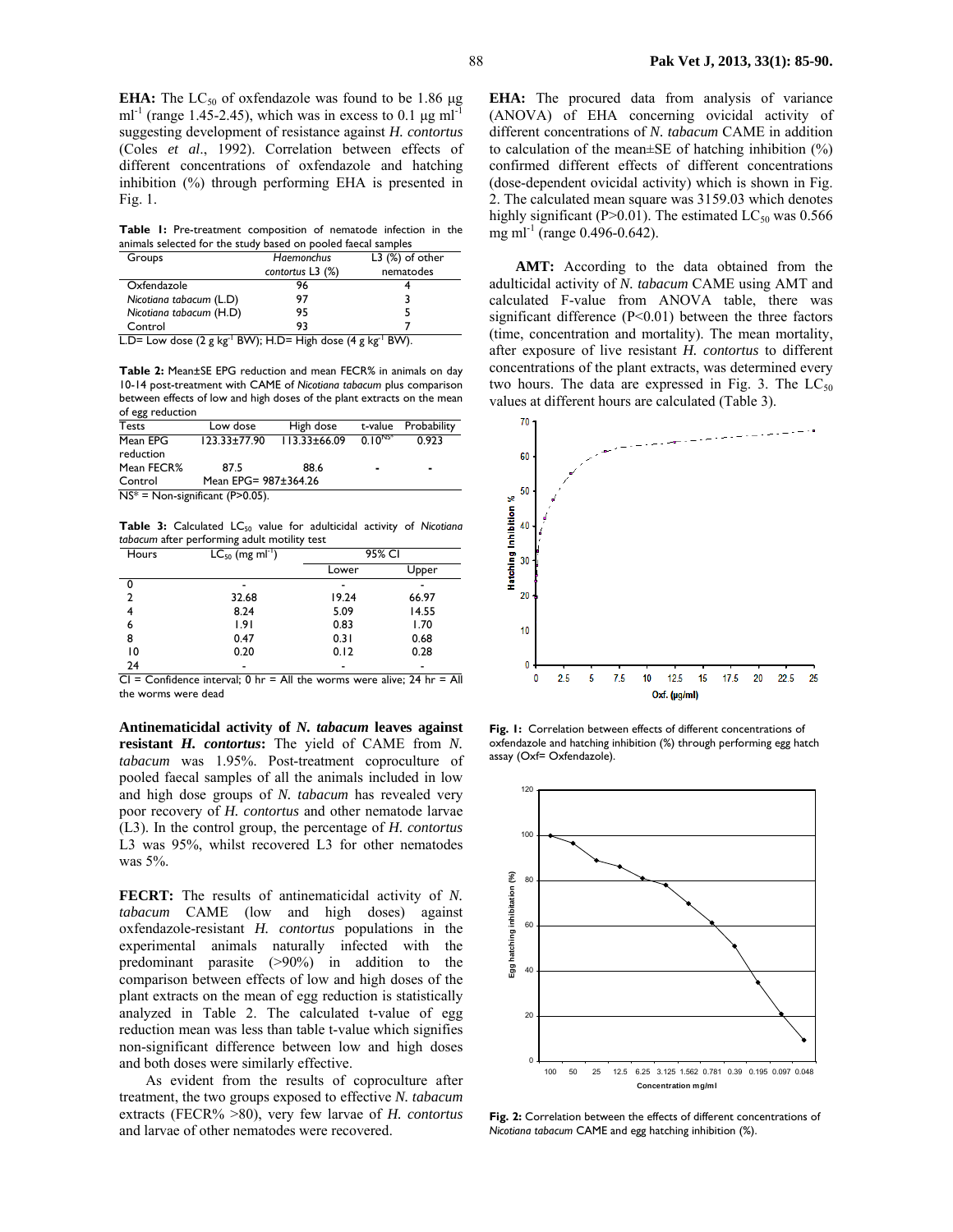

**Fig. 3:** Mortality (%) of resistant live adult *Haemonchus contortus* post-exposure to the CAME of *Nicotiana tabacum.* Conc. = Concentration of each CAME (mg ml<sup>-1</sup>); Closantel concentration =  $(25\mu g$  ml<sup>-1</sup>); Control (-ve) = 1 ml of 70% acetone plus 1 ml of PBS. All parasites are alive at 0 hr.

#### **DISCUSSION**

Antinematicidal resistance against oxfendazole (OXF) in GI nematodes (particularly *H. contortus*) of sheep has been detected earlier on Angora Goat Farm for survey purposes only (Saddiqi, 2005). The present study was elaborated and extended to re-confirm the rampancy of resistance among *H. contortus* populations in sheep in addition to assessment of *N. tabacum* CAME for its potency to control the OXF-resistant parasite. As far as it could be ascertained that this is the first report on efficacy of a botanical against the antinematicidal-resistant *H. contortus*. The calculated FECR% was (-56), whilst the lower confidence interval was (-311) which indicate that the resistance was at the catastrophic level (Gill, 1996) in the farm because even triple dose  $(15 \text{ mg kg}^{-1} \text{BW})$  was ineffective to reduce the parasitic load in naturally parasitized sheep.

LC<sub>50</sub> value of OXF (1.86  $\mu$ g ml<sup>-1</sup>) calculated by probit analysis after conducting EHA also confirmed evolution of resistance among the parasite populations. In the light of observation that  $LC_{50}$  value higher than 0.1 µg ml<sup>-1</sup> which is an evidence of BZ resistance (Coles *et al*., 1992), it can be concluded that resistance level among *H. contortus* populations in sheep in Angora Goat Farm is above 25% and the parasite is extremely resistant to OXF. It is noteworthy to mention that the antinematicidal resistance could not be detected by these conventional parasitological assays if the resistance level is below 25% among the GI nematode populations (Martin *et al*., 1989). Undoubtedly, the main reason behind the development of resistance among *H. contortus* populations to all the BZs is occurrence of mutation (loss of drug binding) at ßtubulin isotype 1 (drug target) as a result of frequent annual use of the drug which causes selection pressure on the parasite (Beech and Silvestre, 2010). Coles *et al*. (1995) have reported evolution of antinematicidal resistance even when merely two to three drenches were administered annually. This kind of application of treatment and development of resistance were observed in

the current study due to using BZ five times annually as average in Angora goat Farm. On the other hand, other contributing factors for development of resistance such as poor quality of dewormers, indiscriminate use of antinematicidal drugs (Afaq, 2003), non-rotation of anthelmintics, absence of any integrated strategic or tactical programme, unplanned grazing management and malnutrition should not be excluded on Angora Goat Farm (Local Veterinarian File).

CAME of *N. tabacum* leaves exhibited antinematicidal activity against OXF-resistant *H. contortus* in sheep in all the tests [FECRT, EHA and adult motility test (AMT)] employed in the study. Leaves of *N. tabacum* contain nicotine (comprises 90% of the total alkaloidal content of *N. tabacum*), a main ganglion inducer- alkaloid, which is possibly responsible for the antinematicidal activity of this plant extract. FECR% was statistically similar  $(P>0.05)$  in the animals treated at low  $(87.5\%)$  and high  $(88.6\%)$  doses of CAME. The LC<sub>50</sub> of CAME in EHA was recorded as  $0.566 \mu g$  ml<sup>-1</sup> (range  $0.496 - 0.642$  µg ml<sup>-1</sup>). In AMT, all worms were found dead at 6 hours post-exposure to 25 mg  $ml^{-1}$  of CAME. With decreasing concentration, mortality of the worms was delayed. CAME was even more effective than closantel, the reference drug at  $25 \mu g$  ml<sup>-1</sup> that killed all the worms 10 hours post-exposure. In negative control [50:50 v/v of 70% acetone and phosphate buffer saline (PBS) at PH 7.2], all worms were found dead after 24 hours. The  $LC_{50}$  of CAME in AMT was recorded as 32.68 mg ml<sup>-1</sup> (range 19.24-66.97 mg ml<sup>-1</sup>) two hours postexposure, whilst the recorded  $LC_{50}$  value was 0.20 mg ml<sup>-1</sup> (range 0.12-0.28) after 10 hours of exposure. Plants have been frequently reported to possess antimicrobial (Jahan *et al*., 2011; Oly *et al.,* 2011; Lasalita-Zapico *et al*., 2012; Toroğlu *et al*., 2012), insecticidal (Yildirim *et al.,* 2012) and antiparasitic (Waller *et al*., 2001) properties. The broad spectrum of the activities of plants is attributed to the diversity of chemicals present in plants like phenolics and polyphenols (simple phenols, phenolic acids, quinines, flavones, flavonoids, flavonols, tannins, coumarins, etc.),